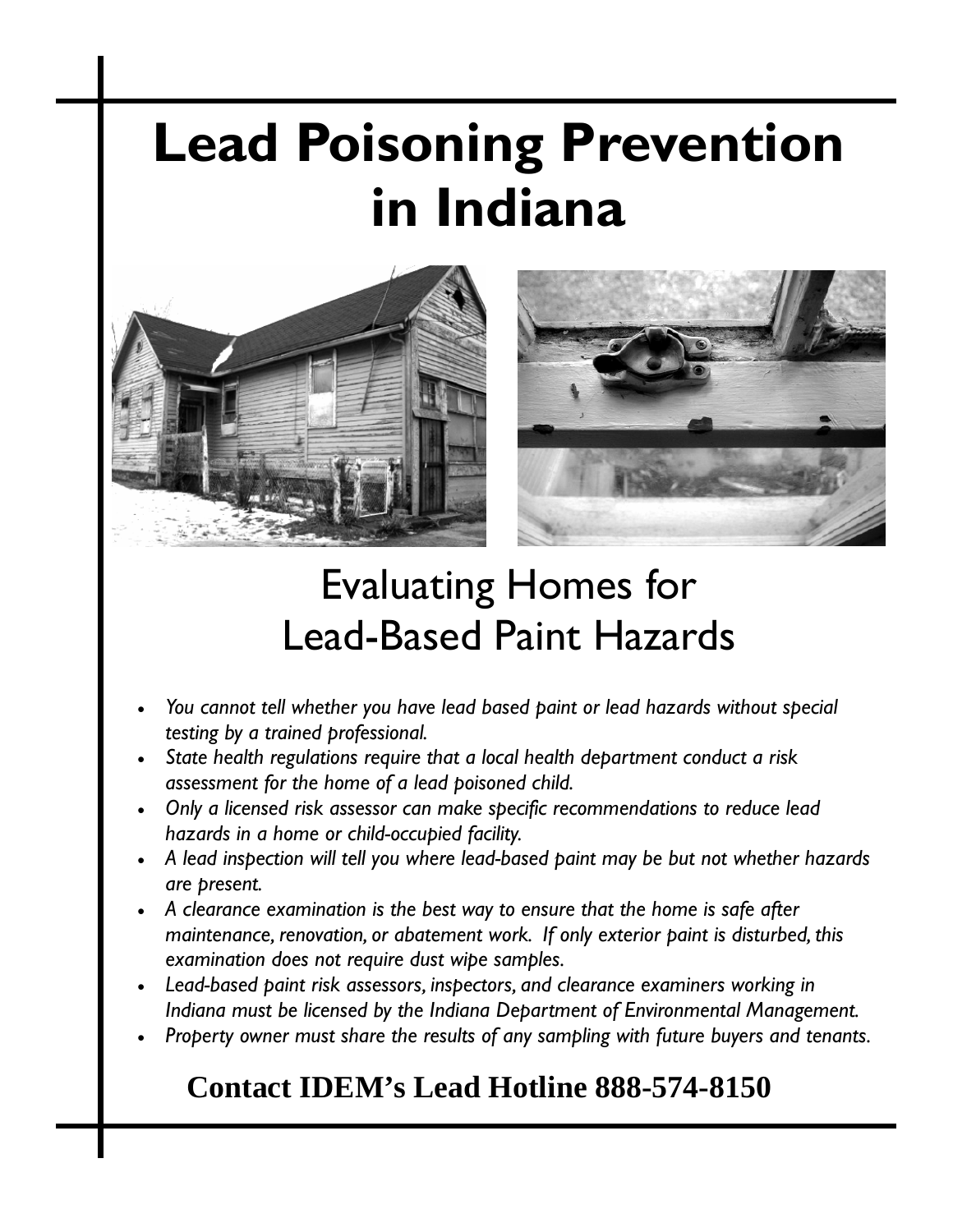## **Lead Primer**

#### **What are the dangers of lead poisoning?** Severe

childhood lead poisoning is uncommon in Indiana, but thousands of Hoosier children are poisoned by lower

levels of lead that permanently damage the brain. This damage includes lowered IQ levels, a greater chance of learning disabilities and attention deficit disorders, and a tendency towards violent behavior. Indiana requires intervention to protect children six years or younger when a child has more than 10 micrograms of lead in a deciliter of blood.

**How can I tell if a person is lead poisoned?** You can only tell by testing a person's blood. Since lead leaves the blood over time, you cannot easily tell whether the person was lead poisoned in the past.

**Why focus on children six or younger?** The body has difficulty telling the difference between lead and calcium. As a result, in children, lead in blood can get into the brain and permanently damage it. Pregnant woman can pass lead to a fetus. Adults and children over six can also be lead poisoned but it takes higher levels. Children under seven are the most vulnerable group.

**How many children are lead poisoned in Indiana?** No one knows. However, all children eligible for Medicaid must be tested. The state recommends that all children living or playing in property built before 1978 be tested. National averages suggest that 1 in 25 children are lead poisoned. Race and income-levels are the biggest factors.

**How do they get lead poisoned?** Today, lead dust in the home and lead in soil are the primary sources of lead poisoning. Children playing on the floor get lead dust or contaminated soil on their toys, blankets, clothes and on their hands that they ingest. The lead dust may be invisible. Paint chips can still be a problem but that is less common.

**Where does the lead come from?** The lead primarily comes from deteriorated lead-based paint. Lead-based paint is most often found on the exterior of the home. This paint has contaminated the soil over the years. Inside, windows and doors are the most likely places to find lead-based paint because the paint was durable. Dust can be found everywhere. The only way to know for sure is to have it checked by a risk assessor or inspector licensed by the Indiana Department of Environmental Management.

**Why 1978 and 1960?** The use of lead-based paint on residential



property was prohibited after January 1, 1978. Indiana presumes paint in a home or childoccupied facility built before 1960 is leadbased paint.

#### Testing Paint, Soil & Dust

You can determine whether lead is in paint, soil or dust in three ways:



- **Spot Test Kit:** A spot test kit contains chemicals that immediately changes color when it contacts lead. The most common is LeadCheck Swab. It is available at most good hardware stores. The results are not "official" and must be confirmed by laboratory analysis or, if paint, an XRF. But the kits are an effective lowcost tool to check your work before investing in the "official" results.
- **Laboratory analysis.** Right now, only an laboratory that is "NLLAP-Approved" can provide "official" answers for soil samples or dust wipe samples. Labs can also be used for paint chips analysis. The samples cost about \$10 each and take several days. You have to pay more for a quicker turnaround time. See www.epa.gov/lead/nllap.htm.
- **X-Ray Florescence Device:** XRFs emit radiation and measure what gets bounced back to a sensor. The results are almost immediate. EPA has approved XRFs to determine if paint is lead-based paint. EPA's research shows that they are good at measuring dust levels and probably soil levels, but EPA's regulations prevent the XRF from be used to provide "official" results.

#### **What Property is Covered by Indiana's Lead-Based Paint Licensing Regulations?**

**Target housing** means housing built before January 1, 1978. It does not include the following:

- Housing for the elderly or individuals with disabilities that is not occupied by or expected to be occupied by a child six years of age or younger; or
- A zero-bedroom dwelling such as dorm or efficiency.

**Child-occupied facility** means a building or portion of a building that was built prior to January 1, 1978 and is visited by a child six years of age or younger for more than two days a week, for at least three hours a visit for an annual total of at least 60 hours. It includes day care centers, preschools, and kindergarten classrooms.

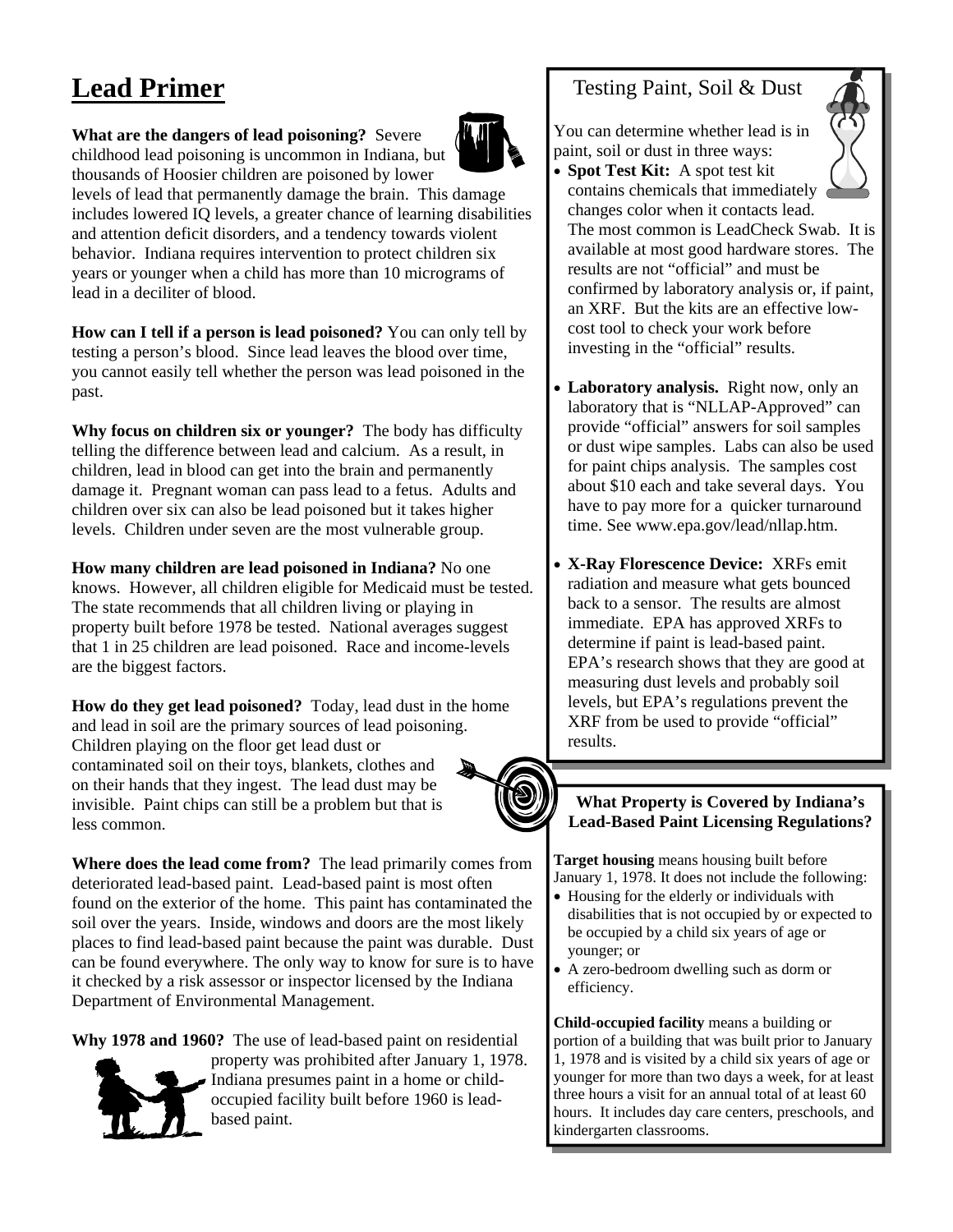